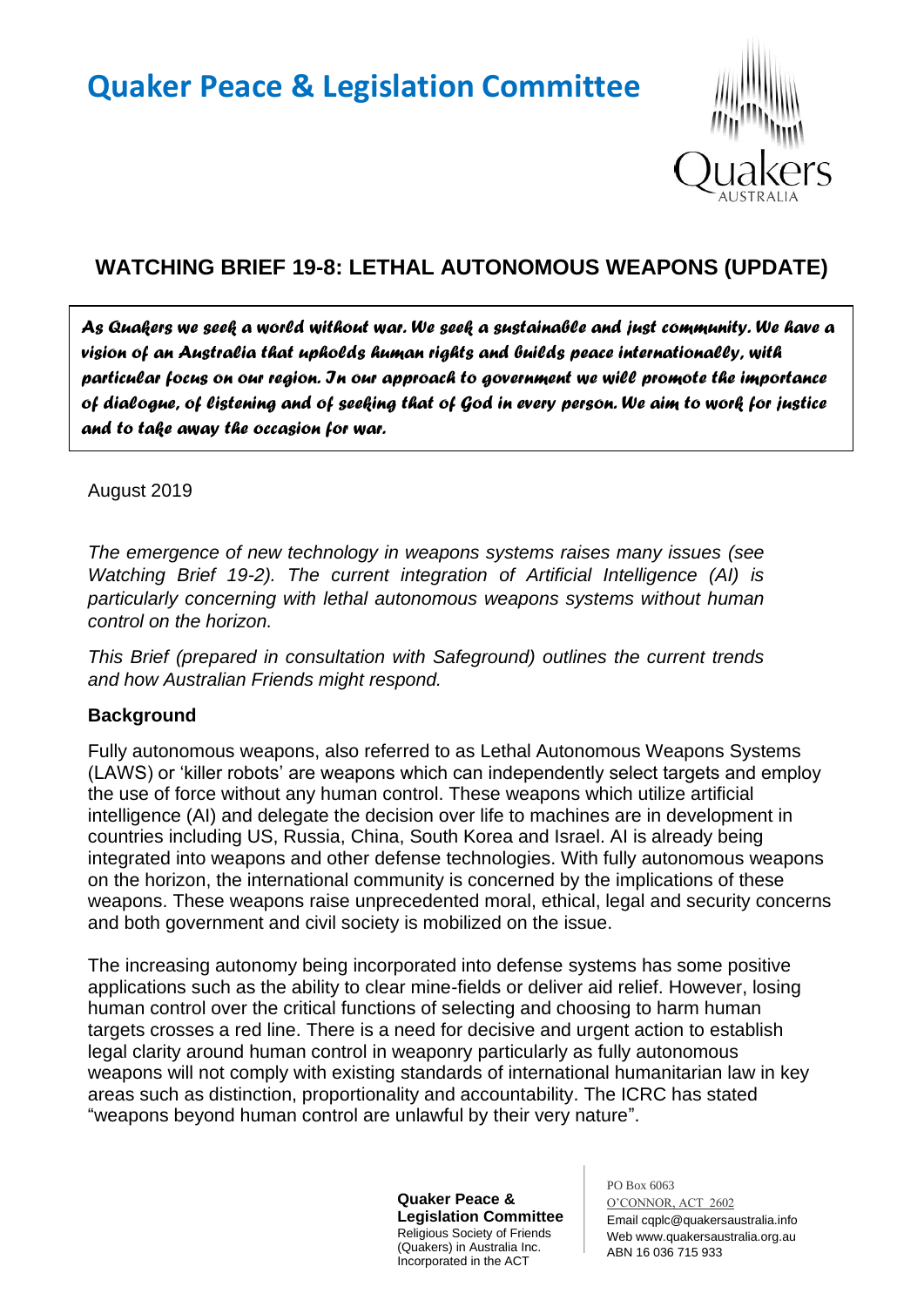The United Nations Secretary-General, Antonio Guterres, made the following statement on 11 November 2018 regarding fully autonomous weapons: "I call on states to ban these weapons that are politically unacceptable and morally revolting". Under the Convention on Certain Conventional Weapons (CCW), the UN has convened a forum called the Group of Government Experts (GGE) to examine the issues involved.

# **The GGE and International Progress**

Progress at the CCW has been very constrained due to the need for consensus. The GGE met in March and August of 2019, and the draft report concludes a further two years of discussions will take place within the GGE for a duration of 10-20 days yet to be determined. There is a need for a new legal instrument. 29 countries have explicitly called for a ban, in addition to the Non-Aligned Movement of 120 countries. Only a small handful of countries oppose the development of a new legal framework to address the concerns of these weapons. Fully autonomous weapons and autonomous weapons systems broadly have featured in the recent meetings of the United Nations General Assembly First Committee in October. There is growing commitment to multilateral approaches in addressing these weapons but decisive action is required to establish legal clarity around the requirements of human control in the selecting and use of lethal force.

## **Australia**

At the GGE meeting in March, Australia was among a group of only 6 states who did not believe any kind of new legal instrument should be pursued; and in August they objected to the GGE developing frameworks within its next two year life span. Australia's longstanding position is that it is 'premature to support a ban', that a universal definition is absent, and it may constrain development of helpful technologies using AI for defence purposes. In 2017, an open letter signed by 122 AI Experts to Prime Minister Malcolm Turnbull urged the government to support a process to create an international ban and to take a position of leadership. However, the response from Foreign Minister Julie Bishop simply reiterated the official position.

Also in 2017, Trusted Autonomous Systems (TAS) was launched. It received \$50million of funding for its first seven years as Australia's first Defence Cooperative Research Centre (CRC). Defence CRCs link the Defence Department with both industry and academia. In March this year, TAS initiated research that attempts to embed ethics into killer robots. AI experts worldwide called the endeavour futile on both technical and moral grounds. This research project, in partnership with University of NSW (Canberra) received \$5 million as reported by Jake Evans (*ABC News* 1 March 2019).

In spite of constant assertions that Australia upholds its obligations under international law and the ICRC's comments that weapons beyond human control are 'unlawful by their very nature', Chief of Defence Forces General Angus J Campbell stated 'there is not going to be one answer in the future with regards to where is the human in this system.' Australia is skirting around the crux of the issue and failing to take decisive action.

## **Action**

Join the Campaign to Stop Killer Robots - a civil society movement working to preemptively ban fully autonomous weapons**.** It is a rapidly growing coalition of 130 nongovernmental organizations in 60 countries, which Australia joined at the beginning of this